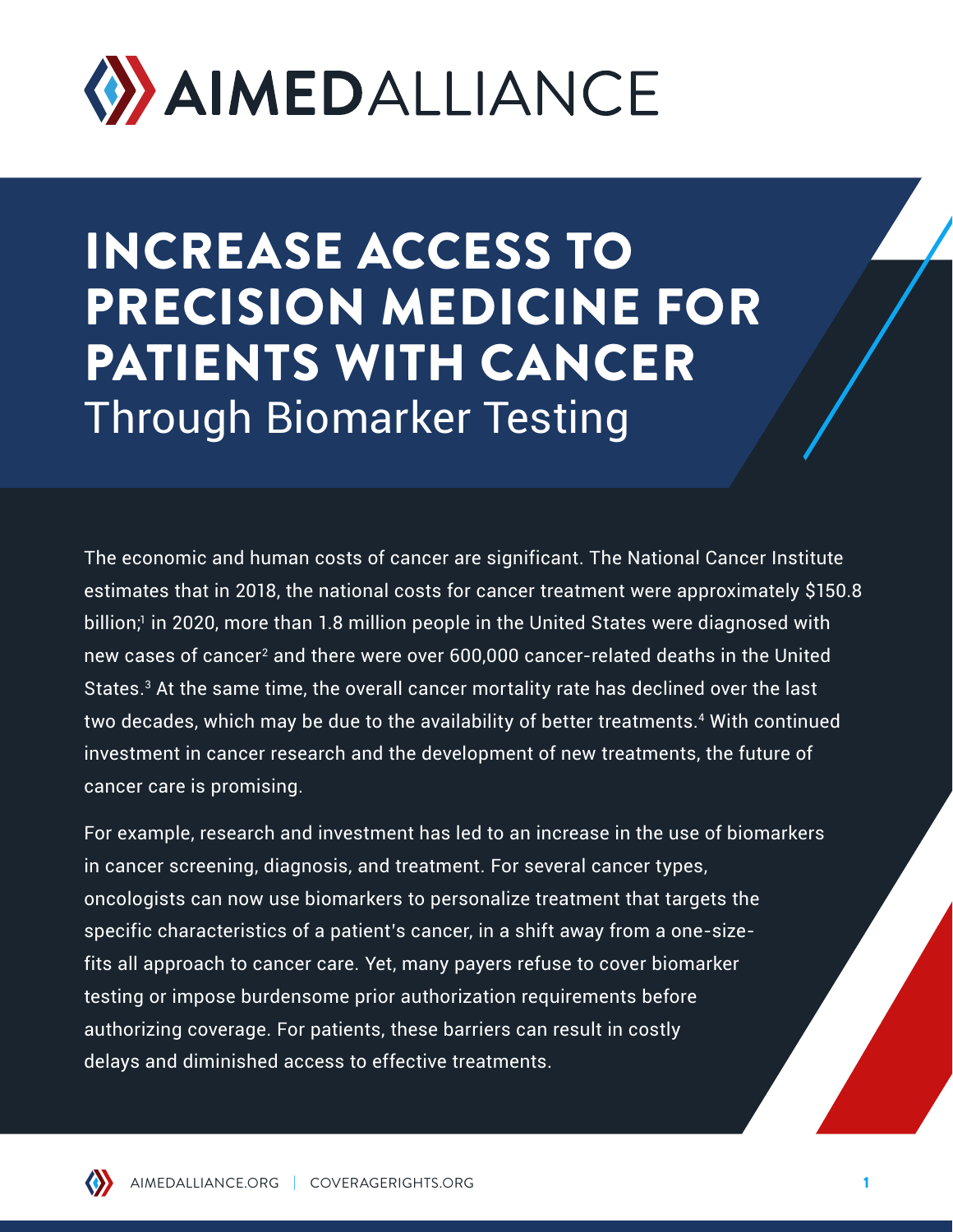# WHAT ARE BIOMARKERS?

In general, biomarkers are characteristics of the body that can be objectively measured.5 The National Cancer Institute defines a biomarker as "a biological molecule found in blood, other body fluids, or tissues that is a sign of a normal or abnormal process, or of a condition or disease. A biomarker may be used to see how well the body responds to a treatment for a disease or condition."6



# HOW IS BIOMARKER TESTING USED IN CANCER TREATMENTS?

Biomarker testing can be used to identify genes, proteins, or other substances that provide information about a person's cancer.<sup>7</sup> Health care providers can use this information to help screen for and diagnose cancer, and also select and monitor appropriate treatments.8 For example, health care professionals can use this information to predict how a patient may react to a specific treatment and its potential success rate, which helps providers develop more personalized treatment plans for patients.<sup>9</sup>

There are two main types of "tumor markers" that can provide data about a type of cancer—tissue markers and circulating markers.<sup>10</sup> Tissue markers can be tested after taking a small biopsy of the tumor itself, while circulating markers are found in samples of blood or other bodily fluids (also referred to as "liquid biopsies").<sup>11</sup>

According to the National Cancer Institute, liquid biopsies are not yet routinely used or covered, but they have several advantages over standard biopsies.<sup>12</sup> Because they do not involve surgery, liquid biopsies can be performed when surgical biopsies cannot, such as when tumors are difficult to access or when an invasive surgery would be detrimental to the patient's health.13 Additionally, liquid biopsies can detect multiple cancer-associated biomarkers in a single test.<sup>14</sup> For example, there is a biomarker test approved for the detection of genetic mutations in 324 genes and two genomic signatures in any solid tumor type. The test can also identify which patients with non-small cell lung cancer, melanoma, breast cancer, colorectal cancer, or ovarian cancer may benefit from 15 different FDA-approved targeted treatment options.15

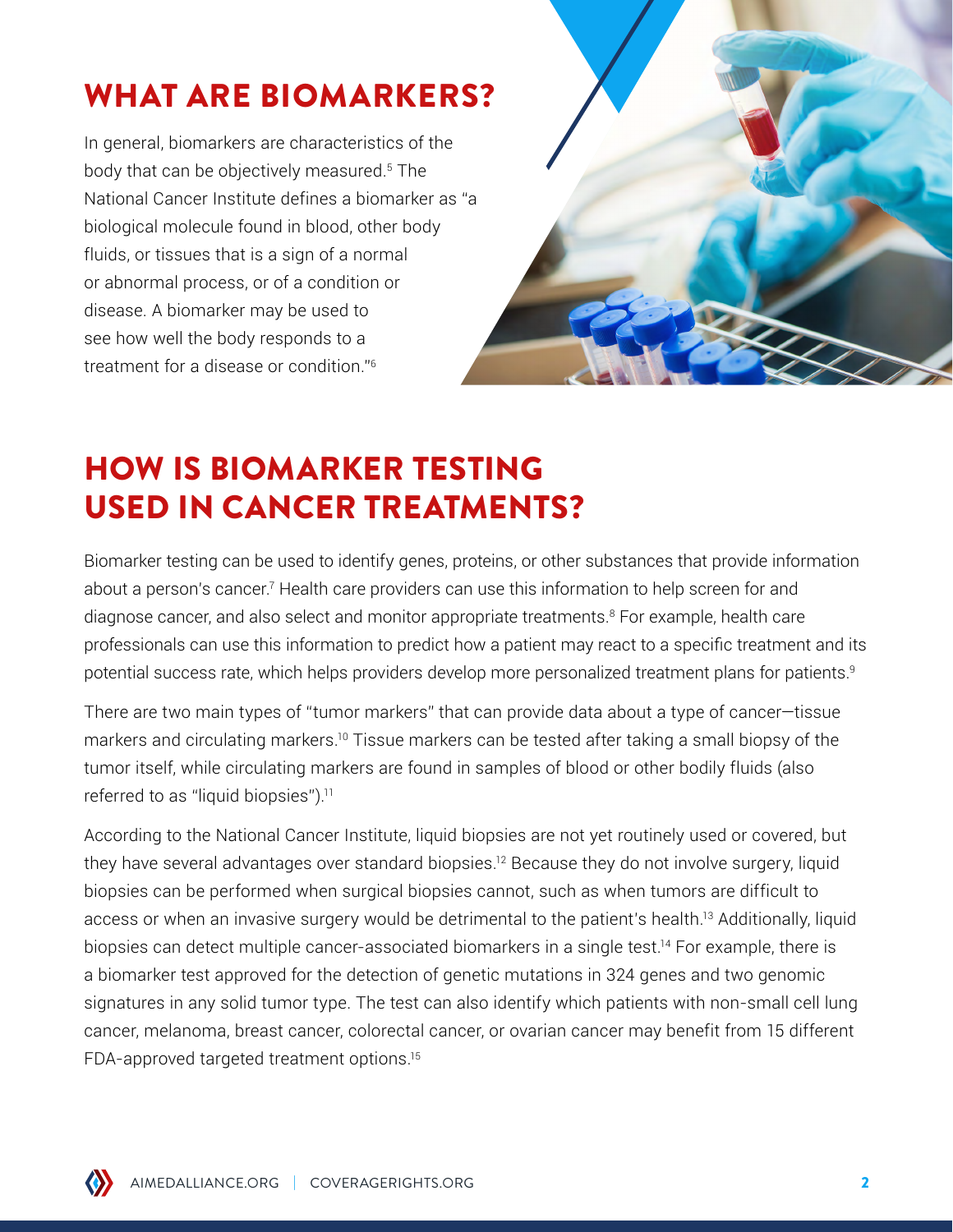

## DOES INSURANCE COVER BIOMARKER TESTING?

As summarized below, biomarker testing is not uniformly covered by public and private health plans.16 While some plans cover biomarker testing for a limited number of cancers, others impose prior authorization requirements before testing will be covered. Prior authorization policies require a health care provider or plan enrollee or beneficiary to obtain approval from their health plan before the plan will agree to cover the cost of the testing. Prior authorization can be burdensome and time consuming. Resulting delays in care can be particularly harmful to patients whose cancers can rapidly progress without prompt treatment.

#### **Medicare**

The Centers for Medicare and Medicaid Services published a National Coverage Determination (NCD) in 2020 explaining that Medicare will cover Next Generation Sequencing (i.e., a type of diagnostic biomarker testing) as a reasonable and necessary diagnostic laboratory test for patients with certain acquired or inherited cancers, so long as certain conditions are met.<sup>17</sup> For example, for acquired cancers, the patient must have "either recurrent, relapsed, refractory, metastatic, or advanced stage III or IV cancer," among other things, while the inherited cancer category applies to only ovarian and breast cancer.<sup>18</sup> In other words, Medicare will cover biomarker testing under a nation-wide coverage policy only under limited circumstances. However, the NCD states that Medicare Administrative Contractors (MACs)—organizations contracted by Medicare to determine coverage of items and services within smaller geographical regions—may cover Next Generation Sequencing under conditions sets forth in a MAC's local coverage determination, which can be more permissive than the NCD.19 For example, the MAC may cover Next Generation Sequencing in the inherited cancers category for any type of cancer diagnosis if certain other conditions are met.

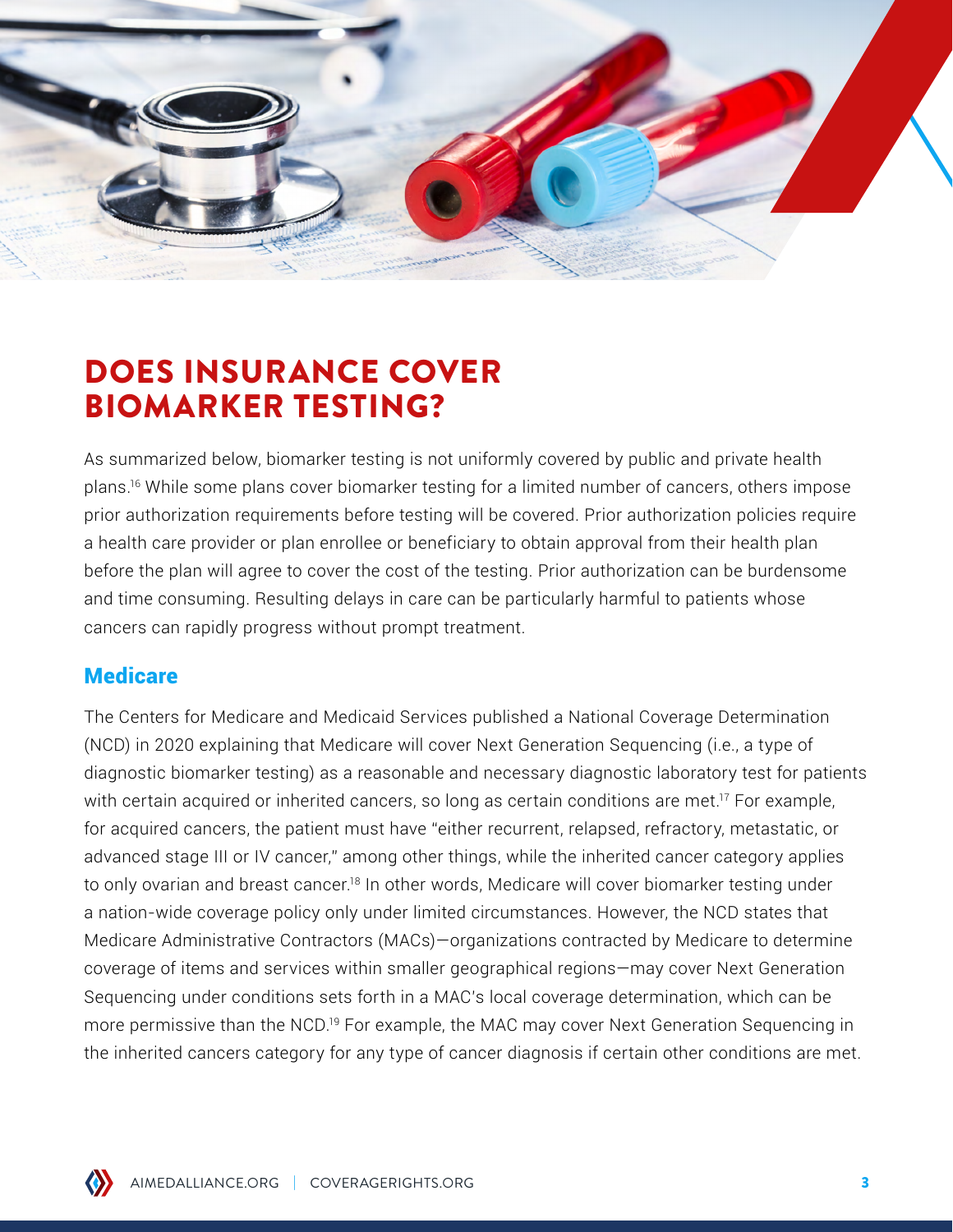### **Medicaid**

Medicaid is administered by the states pursuant to federal requirements.<sup>20</sup> Because Medicaid programs vary from state-to-state, states do not uniformly cover biomarker testing. Some state programs may cover biomarker testing for certain cancers even if the program does not expressly include such testing in their coverage policies. For example, a 2020 report on Medicaid coverage for lung cancer treatment found that the majority of Medicaid programs were silent on coverage of biomarker testing for lung cancer; yet, based on an examination of paid claims, around 40 percent of states did provide coverage for such testing.21

Failure by state Medicaid programs to provide coverage for biomarker testing can perpetuate health disparities among cancer patients, as studies have shown that individuals with lower socio-economic status are less likely to receive biomarker testing for cancer compared to those with higher socioeconomic status.22

#### Private Payers

Private payer coverage of biomarker testing varies. Many private payers are willing to cover solid tumor biomarker testing as a standard of care while coverage of liquid biomarkers is less common.<sup>23</sup>

Payers will generally only cover testing with adequate clinical utility as supported by published, peer-reviewed evidence, or FDA-approval. For instance, a 2020 review of payer coverage policies for tumor biomarker testing found that commercial payers often will not cover tests that look for many cancer indications (e.g., a test panel with 50 genes) because not all of the biomarkers on the panel have clinical utility.24 As a result, some payers will deem the entire test as experimental or investigational and use that as a basis to deny coverage.25

In addition to limiting coverage to specific tests, private payers may also impose prior authorization requirements. For example, one report found that while some California regulations required coverage of cancer screenings, this requirement did not extend to biomarker testing; therefore, private payers could impose prior authorization requirements on biomarker testing. Thus, California legislators had to pass separate legislation to specifically prohibit private payers from requiring prior authorization for biomarker testing.26 Imposing prior authorization on biomarker testing for cancer patients can result in unnecessary delays in access to care, disease progression, and even possibly death.

Similarly, some private payers have also required biomarker testing as a prerequisite for patients to receive access to medications used to treat specific cancers. Yet, these same payers have also refused to cover the cost of the required biomarker testing. This dangerous policy forces patients to either forgo the test and go without a life-saving medication, or pay out-of-pocket for the test.

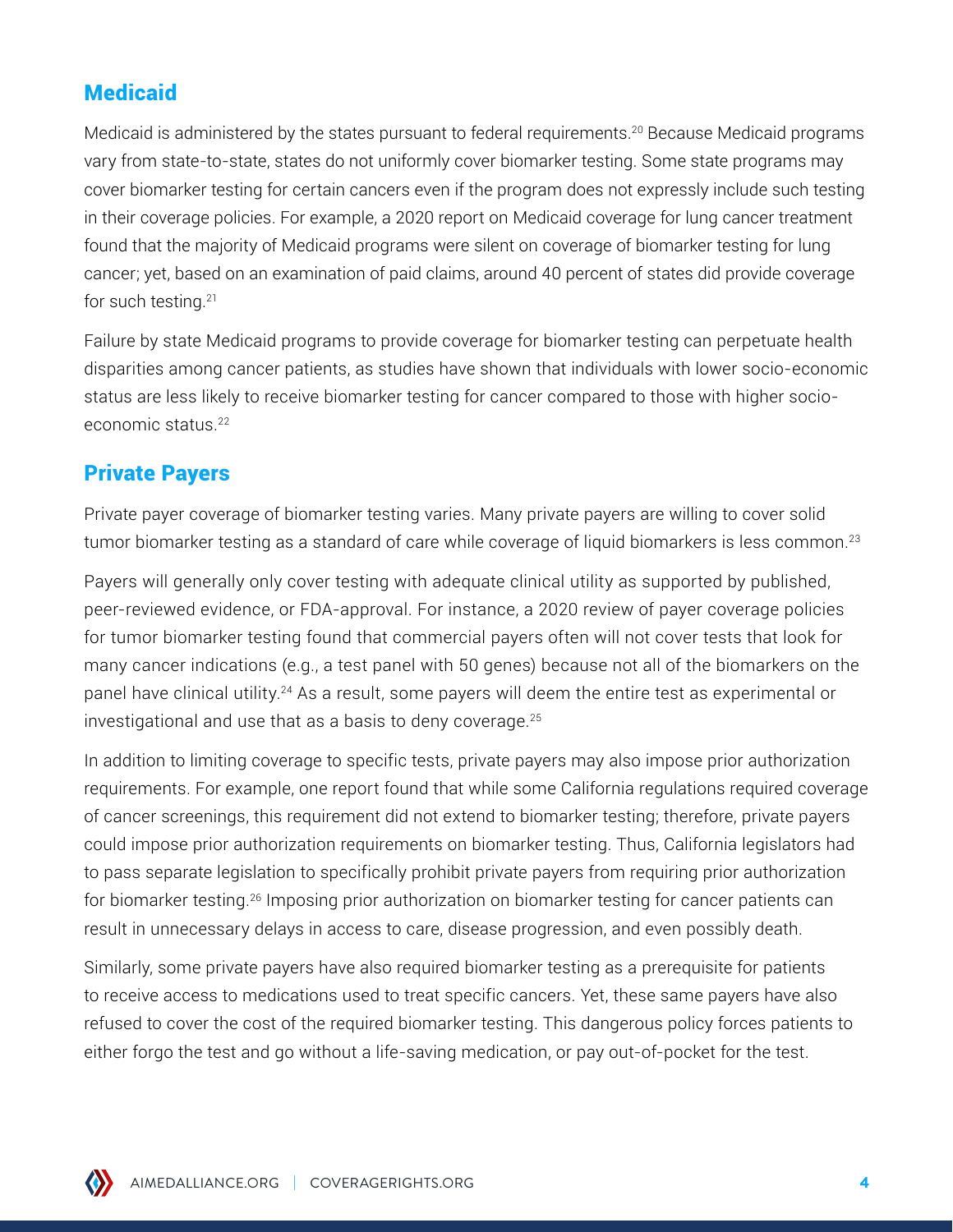## BIOMARKER TESTING COVERAGE NEEDS TO BE REFORMED TO ENSURE PATIENTS WITH CANCER CAN ACCESS THE TREATMENTS THAT ARE BEST FOR THEM.

Determining the best course of treatment should be a decision between a patient and their health care provider. Providers should have access to an array of tools like biomarker testing that inform clinical decision making and help them develop personalized, effective treatment plans. Therefore, states should pass legislation that expands access to biomarker testing by (1) limiting burdensome prior authorization policies, and (2) requiring payers to cover the cost of biomarker testing when the plan makes it a prerequisite to receive a medication. For example, in 2021, California<sup>27</sup> passed legislation prohibiting the use of prior authorization on biomarker testing.28 Similarly, **Illinois** and **Louisiana** have also passed legislation that<sup>29</sup> expanded access and coverage of biomarker testing. Aimed Alliance encourages states to adopt similar legislation to ensure providers have access to detailed information that can inform patient treatment planning, and protect patients with cancer from harmful policies that delays access to treatment.



### HOW CAN YOU HELP?

Call your state legislators and ask them to introduce or pass state legislation that ensures access to biomarker testing and limits burdensome prior authorization requirements for biomarker testing.

### WHERE CAN YOU GET MORE INFORMATION?

For more information, contact:

**WAIMEDALLIANCE** 

1455 Pennsylvania Ave, NW Suite 400 Washington, DC 20004

**(202) 349-4089**

**policy@aimedalliance.org**